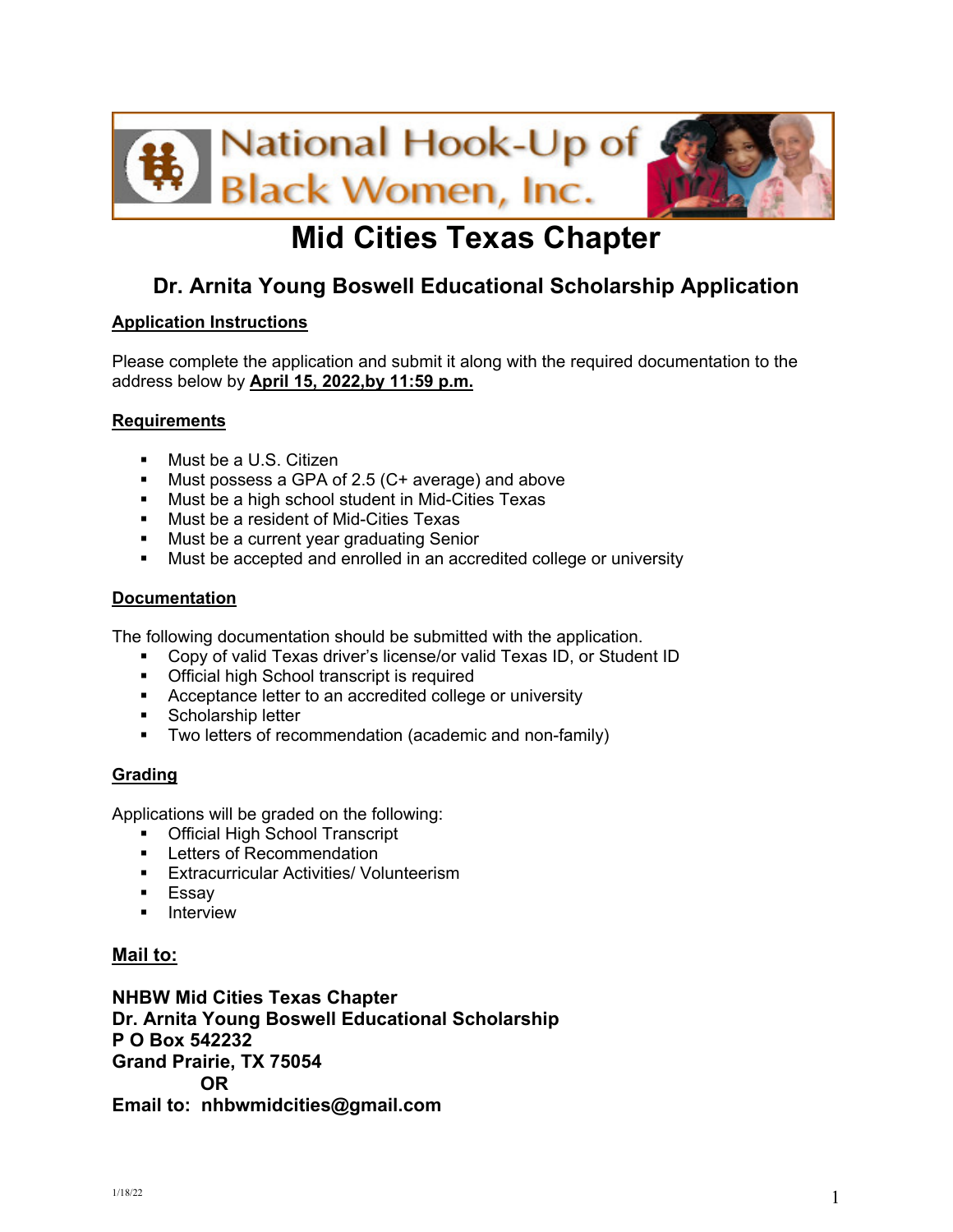

# **Mid Cities Texas Chapter**

# **Dr. Arnita Young Boswell EducationalScholarship Application**

| <b>Personal Information</b>                                                      |  |  |
|----------------------------------------------------------------------------------|--|--|
|                                                                                  |  |  |
|                                                                                  |  |  |
|                                                                                  |  |  |
|                                                                                  |  |  |
|                                                                                  |  |  |
|                                                                                  |  |  |
|                                                                                  |  |  |
|                                                                                  |  |  |
| <b>Education Information</b>                                                     |  |  |
|                                                                                  |  |  |
|                                                                                  |  |  |
|                                                                                  |  |  |
|                                                                                  |  |  |
|                                                                                  |  |  |
| Have you applied and/or received other scholarships? ___________________________ |  |  |